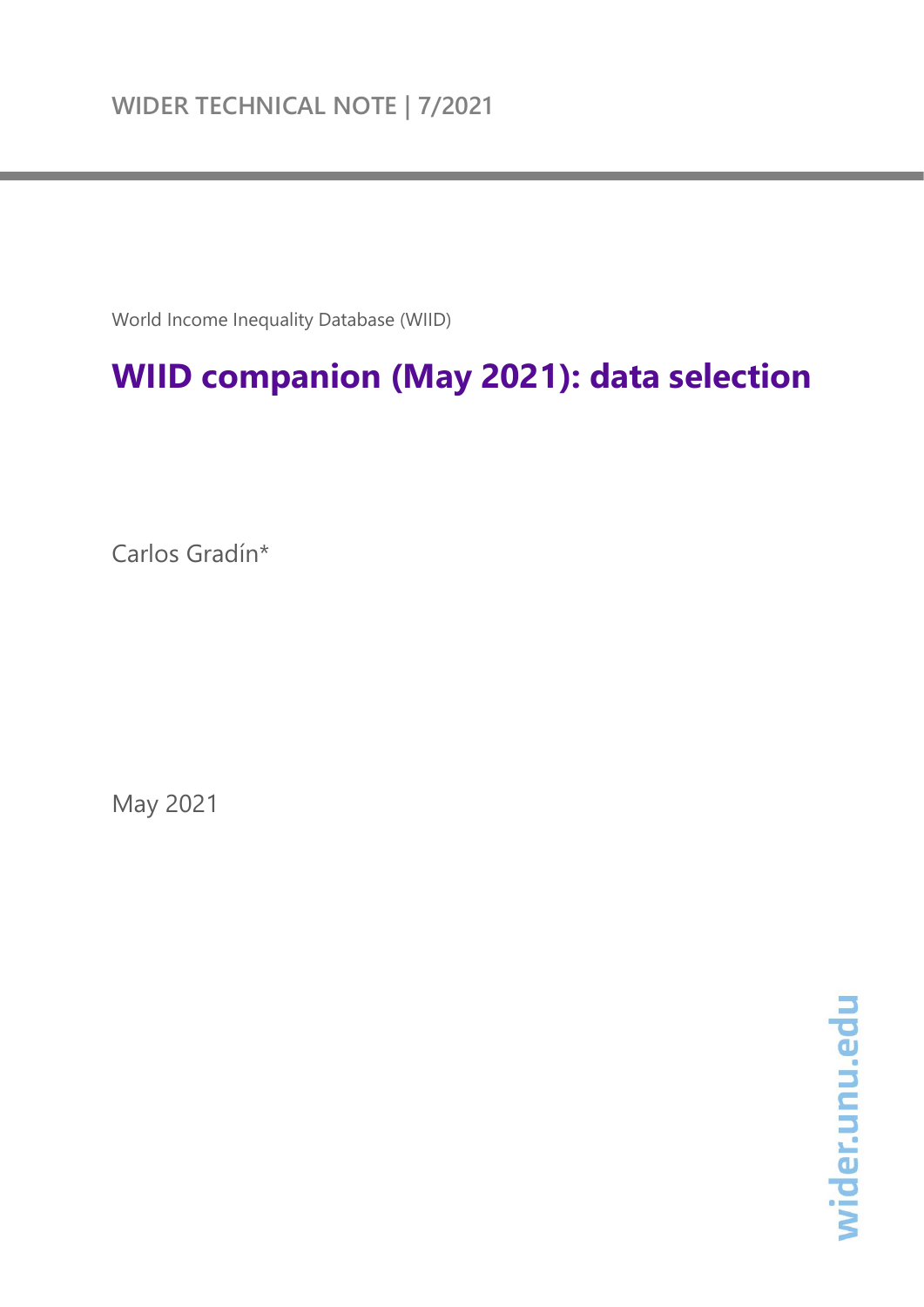**Abstract:** This document is part of a series of technical notes describing the compilation of a new companion database that complements the World Income Inequality Database (WIID). This technical note describes the first stage in constructing the new version (31 May 2021) of the companion datasets, i.e. the data selection process. It provides an overview of the approach followed by the selection of the series from different sources with information on income distribution and inequality that best represent each country and period. It also discusses the general criteria used and their implementation, which are illustrated with a few country examples.

**Key words:** selection, series, observations, inequality, WIID, WIID Companion

**JEL classification:** C82, D31, E01, O15

**Acknowledgements:** The author is grateful for valuable contributions provided by Dmitry Dobrikov and Annalena Oppel in preparing parts of this technical note.

**Supplementary material**, such as code files, are freely available to download from the [webpage](https://doi.org/10.35188/UNU-WIDER/WTN/2021-7) of this technical note: [https://www.wider.unu.edu/publication/wiid-companion-may-2021-data](https://www.wider.unu.edu/publication/wiid-companion-may-2021-data-selection)[selection](https://www.wider.unu.edu/publication/wiid-companion-may-2021-data-selection)

#### **Related publications:**

- Gradín, C. (2021). 'WIID Companion (May 2021): Integrated and Standardized Series'. WIDER Technical Note 2021/8. Helsinki: UNU-WIDER.<https://doi.org/10.35188/UNU-WIDER/WTN/2021-8>
- Gradín, C. (2021). 'WIID Companion (May 2021): Global Income Distribution'. WIDER Technical Note 2021/9. Helsinki: UNU-WIDER.<https://doi.org/10.35188/UNU-WIDER/WTN/2021-9>

Gradín, C. (2021). 'Trends in Global Inequality Using a New Integrated Dataset'. WIDER Working Paper 2021/61. Helsinki: UNU-WIDER.<https://doi.org/10.35188/UNU-WIDER/2021/999-0>

\* UNU-WIDER, Helsinki, Finland; [gradin@wider.unu.edu](mailto:gradin@wider.unu.edu)

This study has been prepared within the UNU-WIDER project [World Income Inequality Database \(WIID\).](https://www.wider.unu.edu/node/238021)

Copyright © UNU-WIDER 2021

UNU-WIDER employs a fair use policy for reasonable reproduction of UNU-WIDER copyrighted content—such as the reproduction of a table or a figure, and/or text not exceeding 400 words—with due acknowledgement of the original source, without requiring explicit permission from the copyright holder.

Information and requests: publications@wider.unu.edu

<https://doi.org/10.35188/UNU-WIDER/WTN/2021-7>

#### **United Nations University World Institute for Development Economics Research**



Katajanokanlaituri 6 B, 00160 Helsinki, Finland

The United Nations University World Institute for Development Economics Research provides economic analysis and policy advice with the aim of promoting sustainable and equitable development. The Institute began operations in 1985 in Helsinki, Finland, as the first research and training centre of the United Nations University. Today it is a unique blend of think tank, research institute, and UN agency—providing a range of services from policy advice to governments as well as freely available original research.

The Institute is funded through income from an endowment fund with additional contributions to its work programme from Finland, Sweden, and the United Kingdom as well as earmarked contributions for specific projects from a variety of donors.

The views expressed in this paper are those of the author(s), and do not necessarily reflect the views of the Institute or the United Nations University, nor the programme/project donors.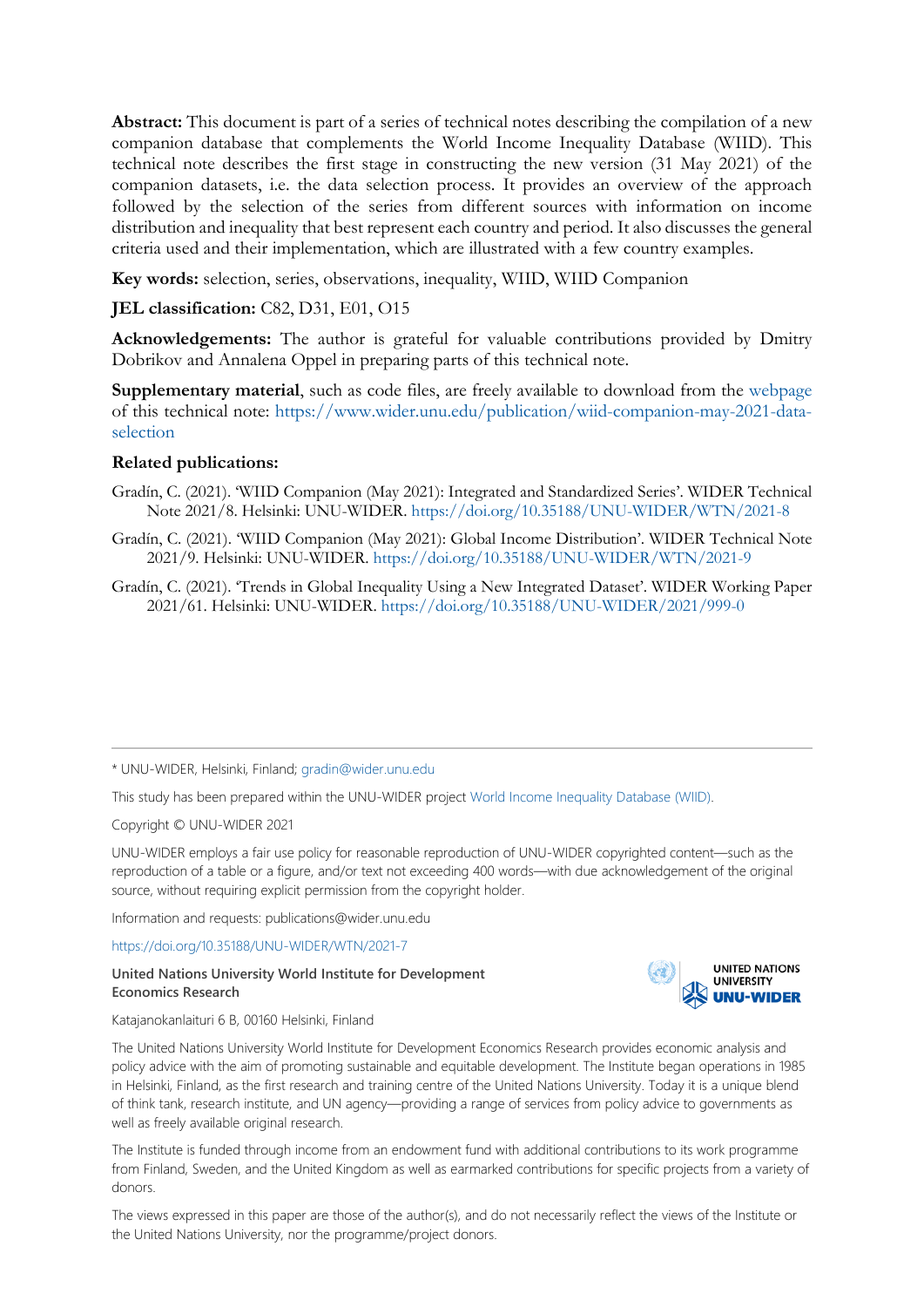## **1 Introduction**

When measuring inequality across countries and over time, the estimation of levels and trends can be affected by data choices (see a discussion on this matter by Atkinson and Brandolini (2001, 2009)). This technical note is dedicated to a detailed and transparent description of the selection of series in constructing the WIID Companion, among those available in the UNU-WIDER Income Inequality Database (WIID).<sup>[1](#page-2-0)</sup> This note updates a previous version that refers to the March 2021 release of the data (Gradín 2021a). The necessary steps to integrate these series, which differ across welfare concepts and other relevant characteristics, to make them consistent over time and across countries are discussed in another technical note (Gradín 2021b).

With 'series' here we generally refer to information on the distribution of a welfare concept for a population over time, with some internal consistency in terms of source, survey, population and geographical coverage, or methods. The welfare concept is obtained by pooling a measure of resources (e.g. income or consumption) from the sharing unit (e.g. household) that are available to the reference unit (e.g. person), either in total or after adjusting for household needs (e.g. per capita or per equivalent adult). The statistics that are reported may be the mean, median, aggregate measures of inequality, especially the Gini index, and income shares, mainly by deciles or quintiles.

For example, the distributive information reported by the Luxembourg Income Study (LIS) for the Brazilian population between 2006 and 2016 for per capita net income (total household income divided by the household size) based on the Pesquisa Nacional por Amostra de Domicílios (PNAD) survey is a series, while the same information for net income per equivalent adult (where household income is divided by the square root of the household size instead) is another series. Thus, broadly, series for a given country can vary across source, resources, scale, geographic or population coverage, time period, survey, and more, depending on which inequality was calculated. All these aspects were considered when making data choices, which is described in more detail below. The selection was done on a case-by-case basis, but keeping in mind a few general selection criteria.

As stated earlier, there may be a variety of series available in the WIID to describe inequality in a country; in other cases, there is only one. Some examples are shown below before discussing the selection process in more detail.

# **2 Example of series in the WIID**

A user interested in assessing inequality trends in Afghanistan, for example, will find information for three years in the WIID: 2008, 2012, and 2017. Information for those years refers to per capita consumption, [2](#page-2-1) measured at the national level for the entire population, obtained from the European Union and the national statistic authority (NSA)—that is, the Central Statistics Organization of Afghanistan—based on the Living Conditions Survey (LCS). That is, all three observations (rows in the WIID Excel or Stata files, summarized in Table 1) are from the same

<span id="page-2-0"></span><sup>&</sup>lt;sup>1</sup> Dataset, version March 2021, in UNU-WIDER (2021a); see user guide in UNU-WIDER (2021b), and see Pelanteri (2021) for a description of the main sources.

<span id="page-2-1"></span><sup>&</sup>lt;sup>2</sup> Total household consumption divided by the number of household members. Household is the sharing unit, and the person is the reference unit.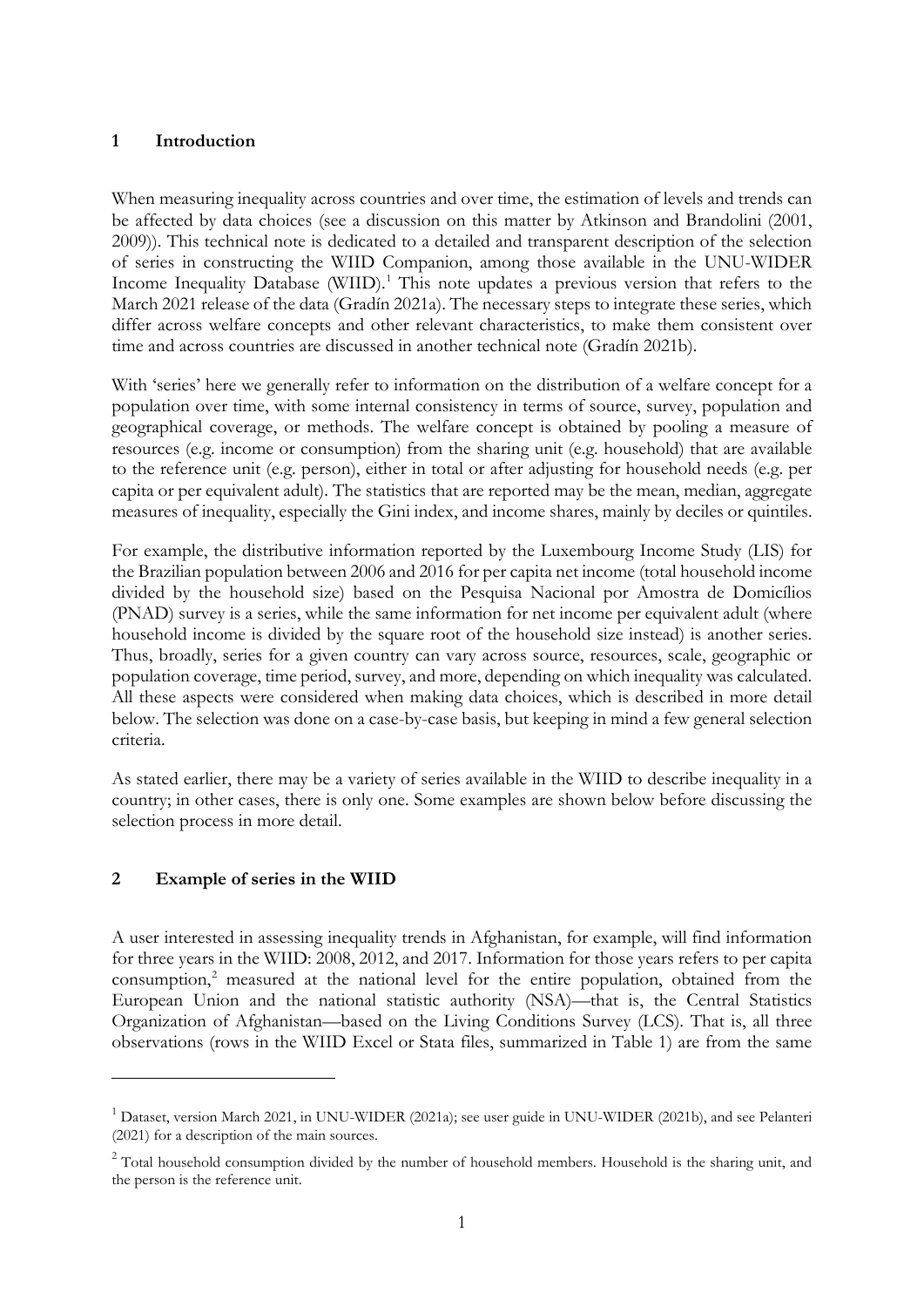series as earlier defined. Therefore, one could expect a high level of internal consistency in how observations were obtained.

With only one series (with one observation per year), Afghanistan provides an example for which further selection was not necessary when constructing the WIID Companion. This series refers to consumption and, for comparability, the WIID Companion will represent inequality of per capita net income and therefore will need to be adjusted in the next stage.

Table 1: Available series in the WIID: Afghanistan

| Series | Year             | No. year observations Resource |                        | Scale | Area     | Source     |
|--------|------------------|--------------------------------|------------------------|-------|----------|------------|
|        |                  |                                |                        |       | coverage |            |
|        | 2008, 2012, 2017 |                                | Consumption Per capita |       | All      | <b>NSA</b> |

Source: author's construction based on the WIID.

In other cases, observations for a country are obtained from different series. If they overlap over time, there will be cases with more than one observation stemming from multiple series to represent inequality in specific years.

For example, there are eight series available for Angola (as shown in Table 2). Seven of them provide some information for 2009, while only one series includes information for 1995 and another one for 2001 and 2019. They differ across resource, area coverage, survey, and source, as well as across the reported measures. For instance, series number 3 displays measures for 2009 using income (net/gross), [3](#page-3-0) making it different from series 4, which uses consumption, even if both refer to the same source (Angola Instituto Nacional de Estatistica), scale (per capita) and area coverage (the entire country) and survey (Integrated Survey on the Welfare of Population).

From a user's perspective, it would thus require going through the available alternatives and selecting those most adequate for the purpose of their analysis. If interested in the Gini index, one could prefer using the estimate from the PovcalNet series, which refers to per capita consumption across the entire population (urban and rural). But one could also prefer to use the Gini index estimated by the NSA—which refers to consumption as well—or a different resource, such as per capita income in the country in rural areas or in urban areas. Which series and respective observations are the best often depends on the purpose of the user's analysis (e.g. interest in specific years, comparing with other countries, investigating differences across areas in the same country). However, for many purposes, users are often interested in obtaining the longest possible series for a given country. In the case of Angola, the PovcalNet series for per capita consumption provides the longest country-level trend (spanning from 2001 to 2019).

Other aspects to consider when selecting a series are whether they report the Gini index only or also income or consumption shares, considering that these can be reported at different levels of detail (deciles in the PovcalNet series; quintiles in the NSA series; more limited in the case of the research study), or what resources one is more interested in. In many cases there will be trade-offs between the various preferences to ponder in our choice. In this case, the PovcalNet series was selected.

<span id="page-3-0"></span><sup>&</sup>lt;sup>3</sup> This indicates that it is not clear or well defined whether income is expressed in net or gross terms. It is possible, for example, that the source only says 'income', or that the survey questionnaire requests gross income but there is the general belief that respondents in the formal sector report their take-home income (while there is no distinction between net and gross in the informal sector).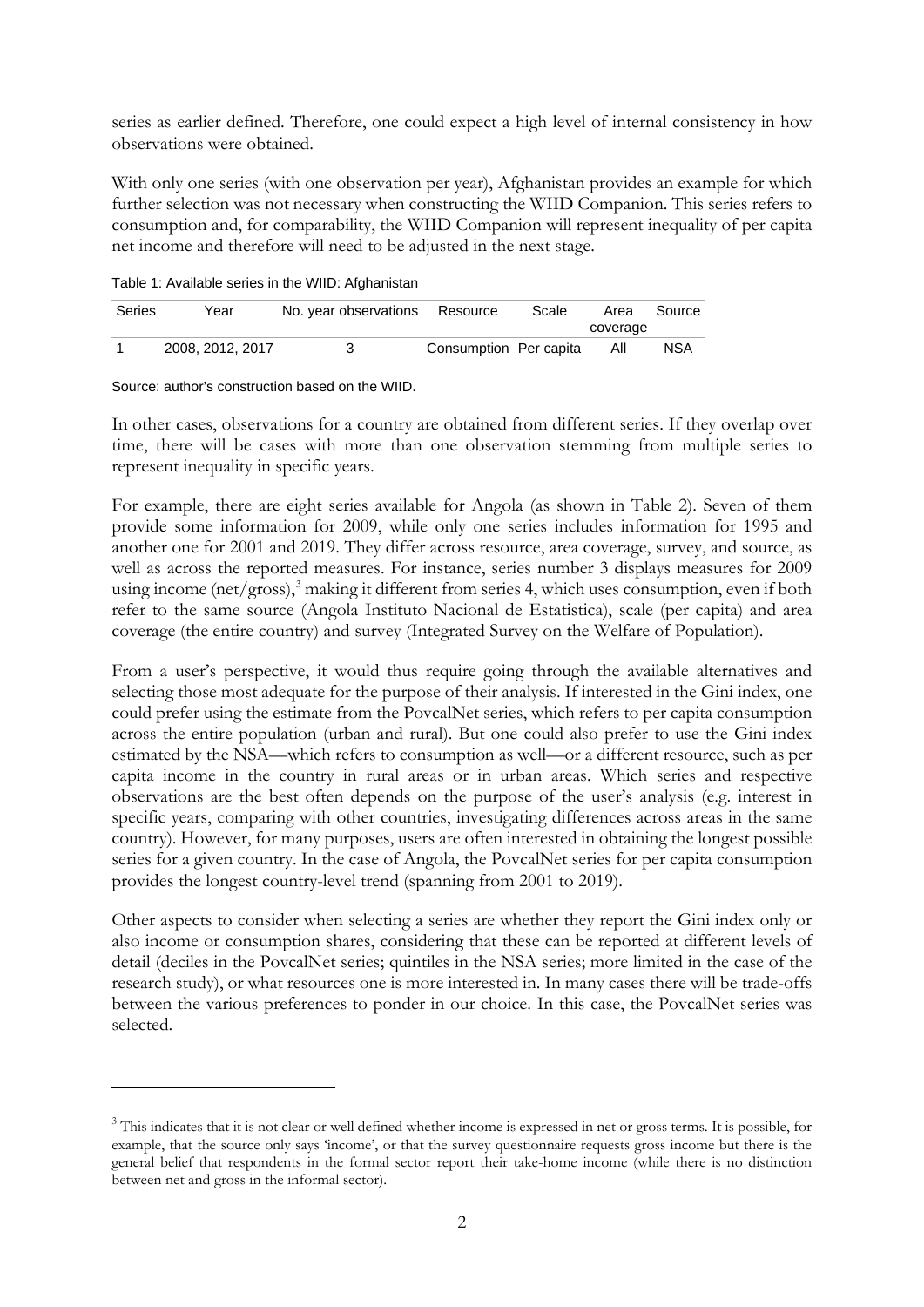| Table 2: Available series in the WIID: Angola |  |  |
|-----------------------------------------------|--|--|
|-----------------------------------------------|--|--|

| <b>Series</b> | Years               | <b>Observations</b> | Aggregate<br>measure | Resource              | Scale         | Area<br>coverage | Source            |
|---------------|---------------------|---------------------|----------------------|-----------------------|---------------|------------------|-------------------|
| 1             | 1995                | 1                   | Gini, d1 and<br>d10  | Income<br>(net/gross) | Per<br>capita | Urban            | Research<br>study |
| 2             | 2001, 2009,<br>2019 | 3                   | Gini, d1-d10         | Consumption           | Per<br>capita | All              | PovcalNet         |
| 3             | 2009                | 1                   | Gini, $q1-q5$        | Income<br>(net/gross) | Per<br>capita | All              | <b>NSA</b>        |
| 4             | 2009                | 1                   | Gini, $q1-q5$        | Consumption           | Per<br>capita | All              | <b>NSA</b>        |
| 5             | 2009                | 1                   | Gini, $q1-q5$        | Income<br>(net/gross) | Per<br>capita | Rural            | <b>NSA</b>        |
| 6             | 2009                | 1                   | Gini, $q1-q5$        | Consumption           | Per<br>capita | Rural            | <b>NSA</b>        |
| 7             | 2009                | 1                   | Gini, $q1-q5$        | Income<br>(net/gross) | Per<br>capita | Urban            | <b>NSA</b>        |
| 8             | 2009                | 1                   | Gini, q1-q5          | Consumption           | Per<br>capita | Urban            | <b>NSA</b>        |

Source: author's construction based on the WIID.

Other countries with richer information can be more complex than the presented case, with multiple options to reasonably represent the trend in inequality for specific periods. For example, Figure 1 displays different available series of Gini in per capita income in Brazil in recent years obtained from Economic Commission for Latin America and the Caribbean (ECLAC), Socioeconomic Database for Latin America and the Caribbean (SEDLAC), PovcalNet, and LIS, with many years overlapping. In the case of Brazil, the WIID Companion will use a combination of series to cover this period: LIS first, complemented by ECLAC and SEDLAC in this order.





Note: the LIS series is for 'income net', the others are for 'income net/gross'. All displayed series are per capita.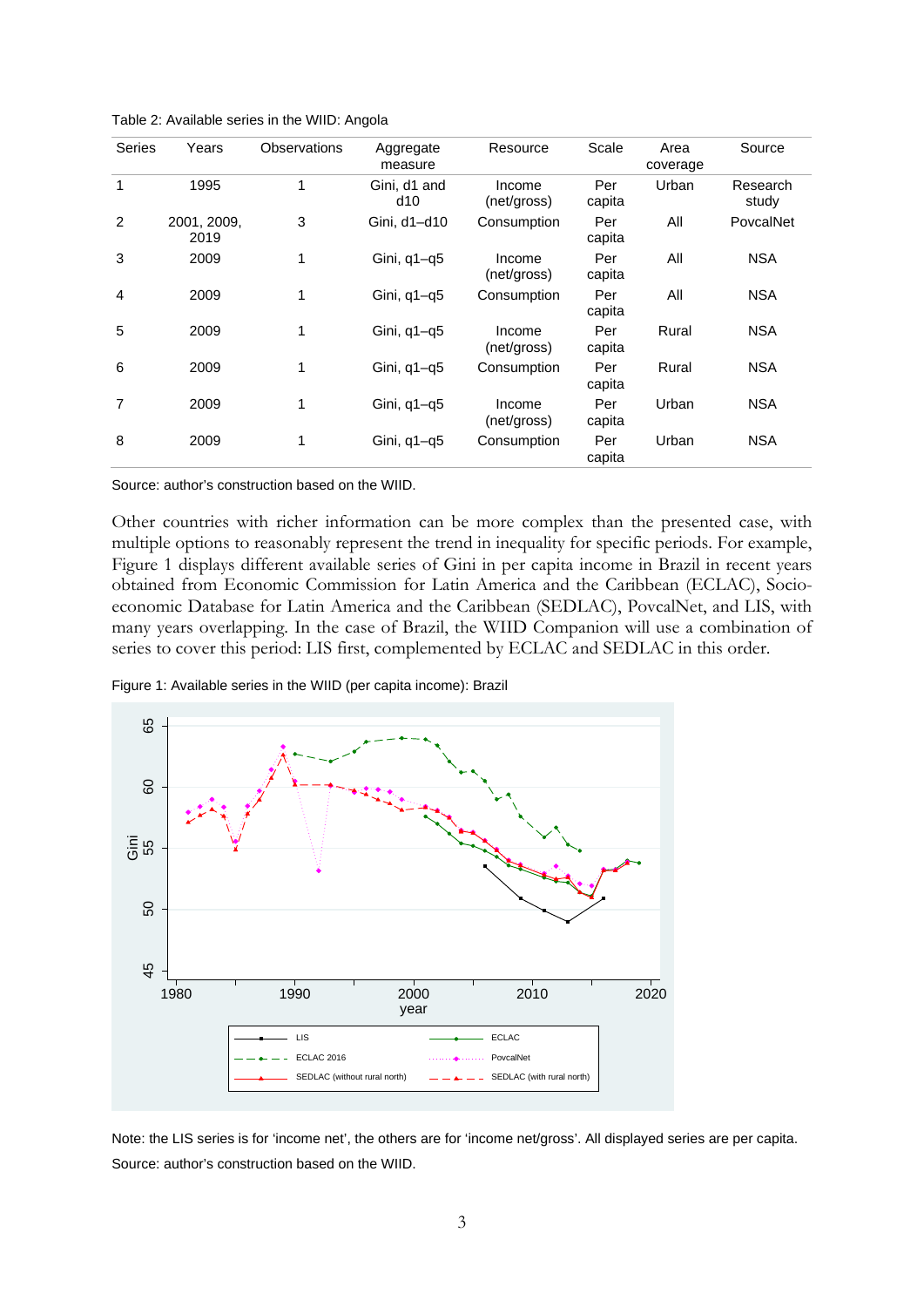## **3 Data selection criteria in the WIID Companion**

The selection used to build the WIID Companion was based on series rather than on single observations. Choosing entire series or fragments of series that are necessary to cover specific periods rather than individual observations enables us to generate a more consistent approach. Various series may differ in many aspects, some of them not well documented in the variables included in the WIID. For example, as reflected in Figure 1 for Brazil, the old and new series for ECLAC for Latin American and the Caribbean (LAC) have different Gini values (the same applies to income shares), even when they have the same key variables (resource, scale, etc.). This is due to some methodological changes undertaken by ECLAC that, for example, were used to correct incomes for their underestimation compared with the National Accounts. Similarly, ECLAC and SEDLAC series for LAC may reflect different levels of inequality due to methodological choices in producing their estimates. The trends among these two sources are in general highly consistent, even if not identical.

For the selection of series, the construction of the WIID Companion did not follow any explicit algorithm (a mechanical sequence in which predefined preferences are applied), which imposes the same criteria for each country in the selection process. Instead, by using guiding principles for the selection process, each country was analysed separately to decide which series best fulfils these principles. While one series might represent the best option for one country and period, it may not be the best for other countries and/or periods.

For example, while LIS may be a good series to represent inequality in many countries, and will be the preferred source in general where it is available, it was excluded in the cases of the Dominican Republic, Guatemala, and Romania as in these cases other series may be a better reference, as explained below. Hence, the availability of series for each country was evaluated considering the selection criteria across them.

The selection process was followed in a sequence. That is, first, the main series for the country was identified. The series was then extended backwards and forwards with other series (or fragments) until the maximum time period was covered. The purpose was to cover the longest possible period, not necessarily using all survey years available for a country if that would imply mixing different series over a similar period, raising issues of year-to-year comparability.

In the following, we describe the set of selection criteria used in the construction of the WIID Companion. One overarching purpose is to provide rich information about the distribution of net per capita income among the entire population residing in a country for the longest possible period, with maximum comparability over time and across countries. Therefore, information that is as close as possible to that definition (or can be converted to that with the minimum possible manipulation) was given priority. Table 3 summarizes the key criteria, while their implementation is discussed in the next section.

Overall, via a targeted selection process, the WIID Companion includes about 11 per cent of the more than 20,000 observations available in the WIID (i.e. 2,384 observations). To facilitate the identification of WIID Companion observations in the WIID database, a new variable, *wiidcompanion*, was added that takes a value of 1 if the observation is part of the WIID Companion. This and the fact that the *id* variable that uniquely identifies observations is the same in the WIID and in the WIID Companion allow users to easily identify with precision the origin of all observations and the characteristics of each series or fragment of a series included in the WIID Companion in terms of the reported information before any adjustment to integrate a country series takes place.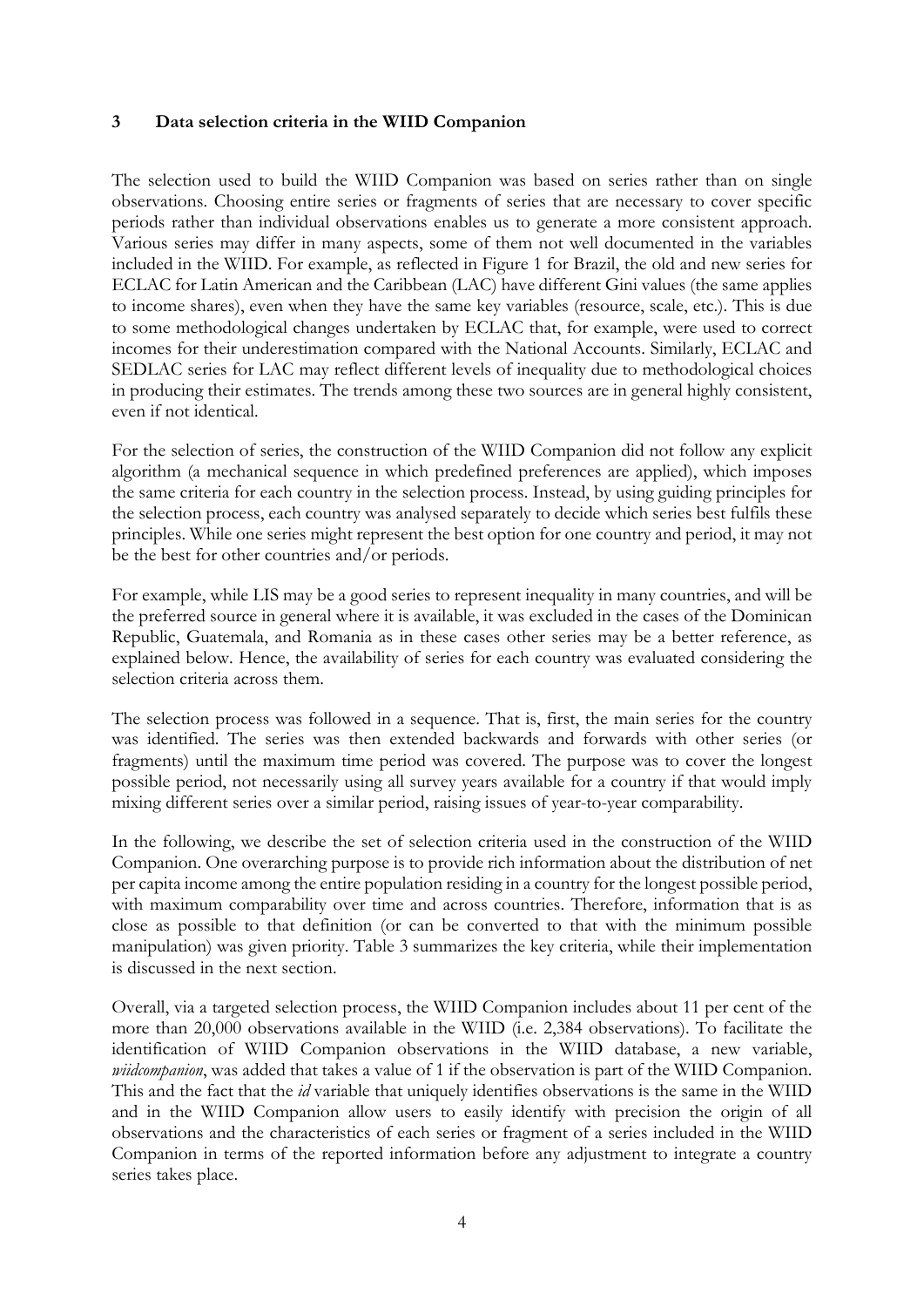Table 3: Summary of the main selection criteria to construct the WIID Companion

| Source                                | LIS was generally taken as the main source, whenever available.<br>Other sources that were given high priority (depending on the time period covered) are<br>some regional sources (ECLAC and SEDLAC for LAC; Eurostat for EU countries), as<br>well as national sources (NSA), PovcalNet, and other World Bank sources. Research<br>studies have also been considered, especially when reporting long-term series. Some<br>old compilations very often linked to international organizations (ECLAC, World Bank,<br>Asian Development Bank) have been considered, especially for the earliest periods. |
|---------------------------------------|---------------------------------------------------------------------------------------------------------------------------------------------------------------------------------------------------------------------------------------------------------------------------------------------------------------------------------------------------------------------------------------------------------------------------------------------------------------------------------------------------------------------------------------------------------------------------------------------------------|
| Population and<br>geographic coverage | Largest possible geographic and population coverage.<br>Only in some countries and years partial information was used—that is, for some or all<br>urban areas (e.g. several LAC countries), excluding specific areas of a country (e.g.<br>rural Amazonas in Brazil) or population groups (e.g. underrepresentation of blacks in<br>South Africa, exclusion of immigrants in Oman, Qatar, and Saudi Arabia) due to lack of<br>better information.                                                                                                                                                       |
| Resource                              | Income, particularly net income if available; income (net/gross), gross income, or<br>consumption otherwise, depending on availability. Earnings have been excluded in this<br>selection process.                                                                                                                                                                                                                                                                                                                                                                                                       |
| Scale                                 | Per capita, otherwise equivalized or with no adjustment for household size.                                                                                                                                                                                                                                                                                                                                                                                                                                                                                                                             |
| Distributional<br>information         | Preference for series with more detailed information about income shares (by deciles<br>or, at least, quintiles). Only a few observations do not report the Gini index.                                                                                                                                                                                                                                                                                                                                                                                                                                 |

Source: author's construction

#### **4 Implementation of selection criteria: data sources**

#### **4.1 LIS**

In the selection process, the maximization of international comparability was prioritized. At first, if available, priority was generally given to the LIS harmonized data. These series are directly estimated from microdata through LISSY. For consistency with other sources, the year in LIS observations included in the current version of the WIID refers to the survey year (the last one if between two years). This is unlike LIS microdata, which generally uses the income reference year instead (in some cases, for example, it refers to the calendar year or the previous 12 months before the interview takes place). For example, the database for Spain 2004 in LIS microdata, based on the Survey on Income and Living Conditions 2005, will be relabelled as Spain 2005 in the WIID, while Spain 1990, based on the Household Budget Survey 1990/91, will be relabelled as Spain 1991 in the WIID.

The main advantage of LIS with respect to other sources is its great consistency across countries (57 in the current version) and over time because of the post-harmonization process of samples, key variables, and definitions, carefully undertaken by the LIS team. The main limitation is the limited time and geographical coverage. Initially, the LIS series only included high-income economies (now 35), but it has undertaken an effort to progressively extend the coverage to middle-income countries (14 upper-middle and 6 lower-middle are now present), and 2 lowincome countries (Somalia and Sudan)[.4](#page-6-0) Therefore, LIS has a very good representation of European countries, the United States, Canada, and Australia. LIS also includes Russia and other former USSR countries, several LAC countries, particularly Chile and Mexico, but also Brazil, Colombia, the Dominican Republic, Guatemala, Panama, Paraguay, Peru, and Uruguay. LIS series include several MENA (Middle East and North Africa) countries, mainly through the series harmonized by the Economic Research Forum (ERF-LIS), including Egypt, Iraq, Israel, Jordan,

<span id="page-6-0"></span><sup>&</sup>lt;sup>4</sup> A discussion of the challenges and solutions involved in incorporating middle or low-income countries to LIS, see discussion in Checchi, Cupak, and Munzi (2021).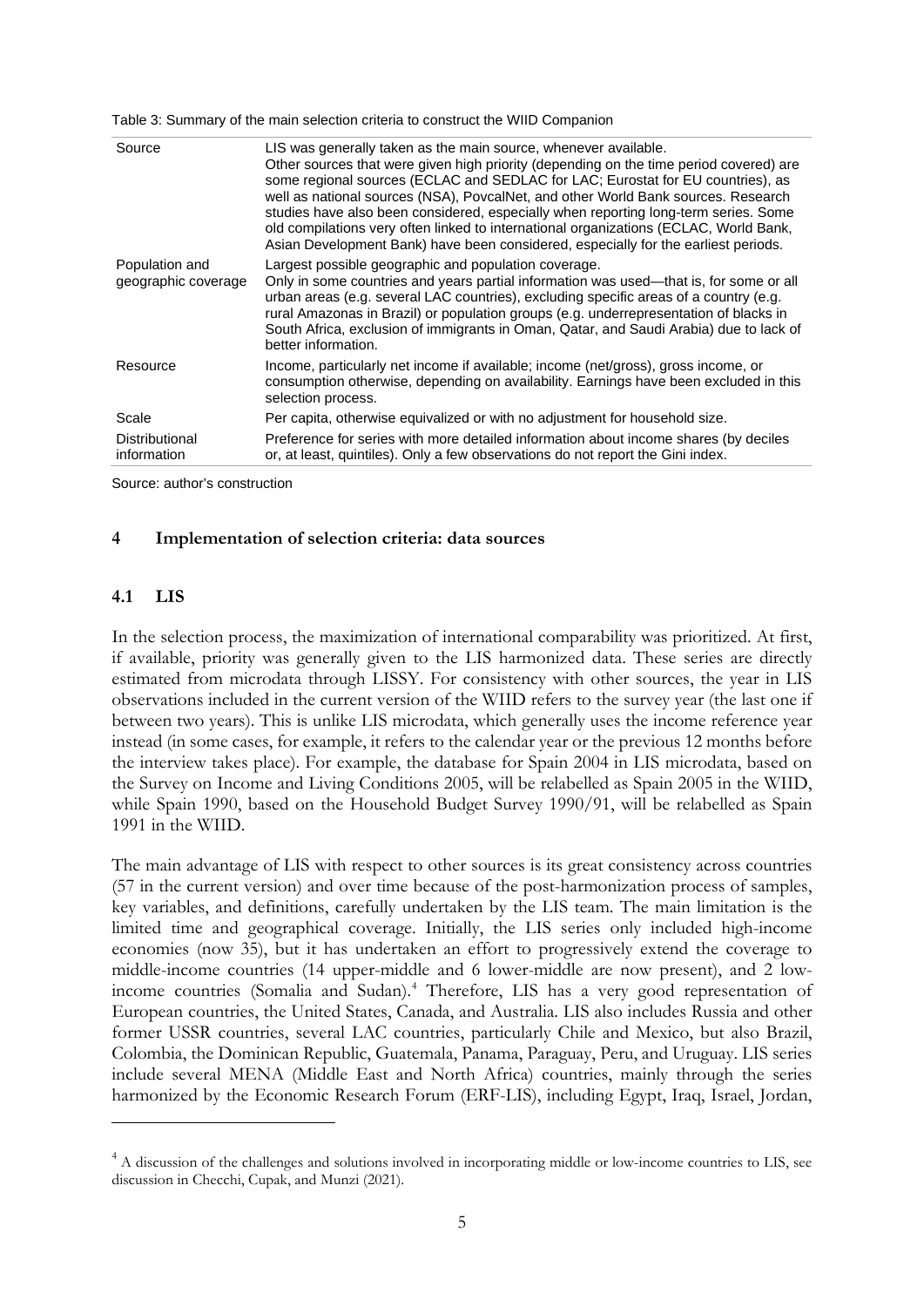Tunisia, and the West Bank and Gaza. LIS also includes Côte d'Ivoire, Somalia, South Africa, and Sudan (ERF-LIS series) in the SSA (sub-Saharan Africa) region, and China, India Japan, the Republic of Korea, Taiwan, and Vietnam in Asia.

Regarding the time frame, the longest LIS series are for countries like the United Kingdom (1969– 2019), Canada (1972–2017), Germany (1973–2017), and the United States (1975–2019). In LAC countries, the longest series are for Mexico (1984–2018) and Chile (1990–2017). Other key series tend to be shorter, such as that for Brazil (2006–16), India (2005–12), and China (2003–14), increasing the need to use other sources to complete the time series.

In the selection process, some LIS series were excluded: the Dominican Republic, Guatemala, and Romania. LIS has only one observation for the Dominican Republic, where ECLAC has a substantially longer series (the level of the Gini index seems to be different in both series). The LIS series for the Gini index of per capita net income (2006, 2011, and 2014) in Guatemala shows a discontinuity between 2011 and 2014, with a large drop from 55.4 in 2011 to 45 in 2014 that is not matched by other sources (e.g. fall from 51.4 to 48.3 with SEDLAC, or from 55.8 in 2006 to 53.5 in 2014 with ECLAC 2019). ECLAC was also used as the main series in this case. In the case of Romania, LIS only has data for 1995 and 1997, while Eurostat allows us to consistently cover a longer and more recent period.

In the case of Egypt, the WIID Companion uses the ERF-LIS series for 2000–15 (based on the Household Income, Expenditure and Consumption Survey (HIECS)) and does not use the LIS single value for 2012 (based on the Egypt Labor Market Panel Survey (ELMPS)). The latter, with a Gini index for per capita net income of 54.6, seems to be inconsistent with the former (33.1 in 2011 and 31.9 in 2013).

# **4.2 Regional sources: ECLAC, SEDLAC, Eurostat**

As secondary sources, for countries and periods in which LIS is not available or deemed appropriate, some regional sources are then used.

ECLAC and SEDLAC are used for LAC countries. There are two main different series for ECLAC in the WIID. The oldest (ECLAC 2016) has been discontinued and the newest one launched in 2019. The WIID preserves the older series because not all observations can be replaced by the new one, and they are substantially different. ECLAC undertook important methodological changes that make both series distinct from each other (for example, regarding the imputation of income underestimation). ECLAC is the main series used for LAC countries when LIS was not available, but SEDLAC was the main series in Guatemala, and also an important source of information for other countries, especially Argentina, Brazil, Costa Rica, Panama, Uruguay, and Venezuela, complementing ECLAC.

For European countries (including Malta, part of MENA in the World Bank's regional classification), the WIID Companion also uses Eurostat series. Most series are based on the European Union Statistics on Income and Living Conditions (EU-SILC) and the European Community Household Panel (ECHP), with values estimated from microdata. Reported values by Eurostat on its website are also used for countries or years for which these could not be obtained from microdata, particularly Turkey and North Macedonia, but also Bulgaria, Cyprus, Lithuania, Malta, and Romania. Eurostat series also include two observations from the European Commission 2006 (Croatia and Cyprus in 2003).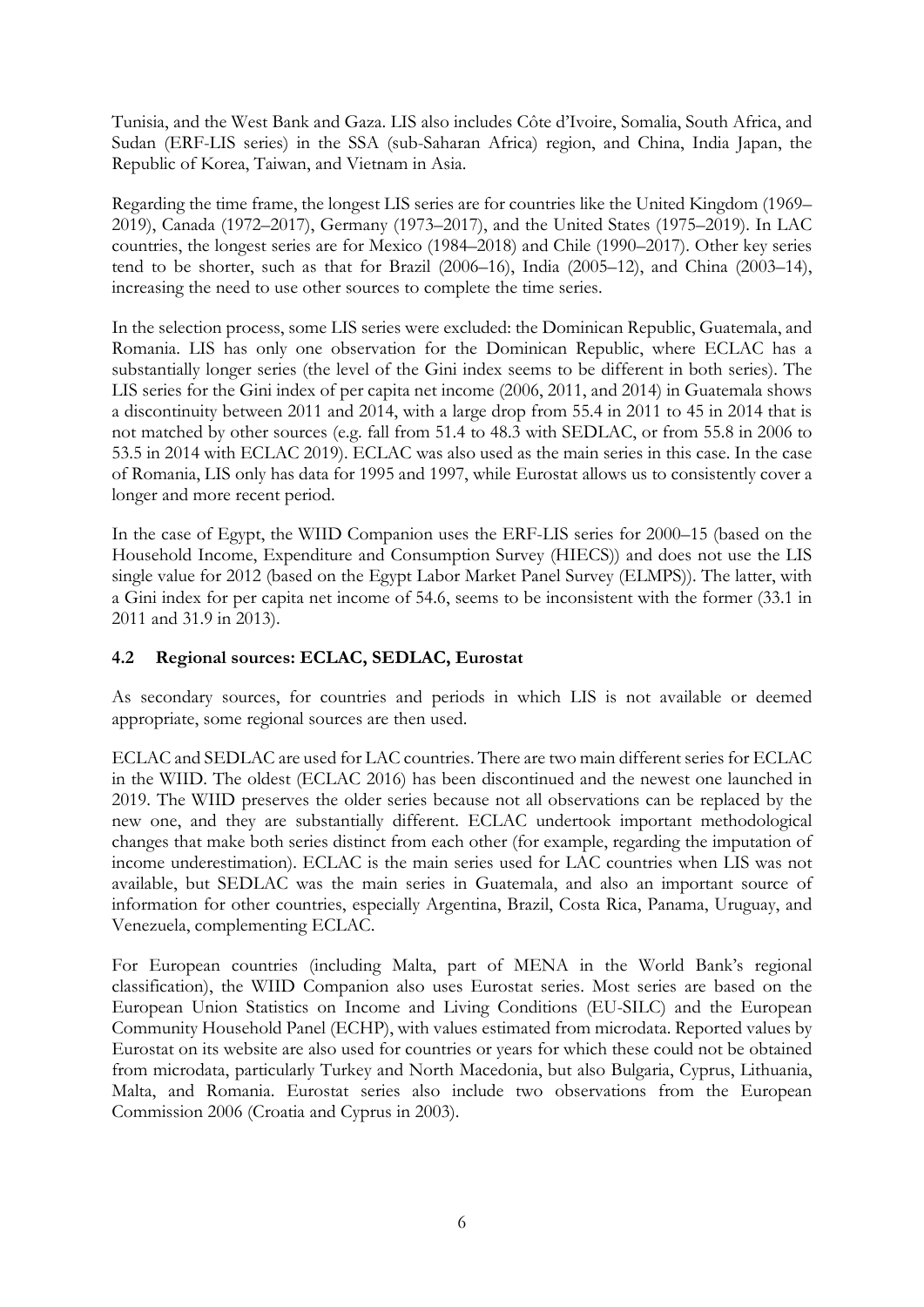## **4.3 National statistical authorities**

In other cases, the WIID Companion uses series provided by NSAs when well-established series are available. This applies to countries such as the United States (United States Census Bureau) or Canada, but also Bulgaria (Bulgaria National Statistical Institute), Bangladesh (Bangladesh Bureau of Statistics), China (National Bureau of Statistics of China), Jamaica (Planning and Statistical Institutes of Jamaica), New Zealand (Ministry of Social Development), Pakistan (Pakistan Bureau of Statistics), Sri Lanka (Sri Lanka Department of Census and Statistics), Taiwan (Taiwan Directorate General of Budget, Accounting and Statistics) and a few others.

# **4.4 World Bank**

In many developing regions, the World Bank series constitutes the main available source, given the absence or insufficiency of the other sources, particularly in SSA and South Asia. The majority of World Bank series that have been selected in the WIID Companion come from PovcalNet, which can be retrieved from the website or using the built-in Stata module, but a significant amount of information also comes from related historical repositories or studies, like Deininger and Squire (2004, unpublished), Jain (1975), and Fields (1989) for Brazil, or the India Database, among others. These are particularly relevant for the earliest years in many cases, for which other sources are unavailable. Part of the information provided by PovcalNet is redundant due to other sources included in the WIID Companion (e.g. LIS or SEDLAC) and so is not used.

# **4.5 Other research studies**

Other research studies, whether independent or linked to international organizations, are especially important for the earliest years in LAC countries (e.g. Farne (1994) for Chile and Paukert (1973) for several countries, among many others), Europe and Central Asia (e.g. Brandolini (1999) for Italy; Alexeev and Gaddy (1993), Atkinson and Micklewright (1992), Milanovic (1998), and Milanovic and Ying (1996) for eastern countries), Africa (e.g. Gradín and Tarp (2019) for Mozambique; Lachman and Bercuson (1992) for South Africa; and Paukert (1973) for various countries), and East Asia (e.g. Ravallion and Chen (2007) for China; Mizoguchi and Takayama (1984) for Japan).

# **4.6 Other sources**

Other sources used in the WIID Companion include other UN series, mainly from UNICEF for Bulgaria, North Macedonia, Poland, and some former USSR countries (Georgia, Kazakhstan, Lithuania, Tajikistan, and Turkmenistan), Altimir (1986) for Argentina, or the International Labour Organization (ILO 1984) for some SSA countries, along with the Asian Development Bank (ADB) series (including Dowling and Soo (1983) for China) and the Inter-American Development Bank (1999, 2016) for Suriname and Barbados.

As a result, a larger share of observations in the WIID Companion comes from PovcalNet (26 per cent) and LIS (20 per cent), but the sources are highly fragmented because around 13 per cent of observations come from different research studies, and another 11 per cent from various NSAs, for example, highlighting the difficulty of obtaining the majority of consistent series from the same source (Table 4).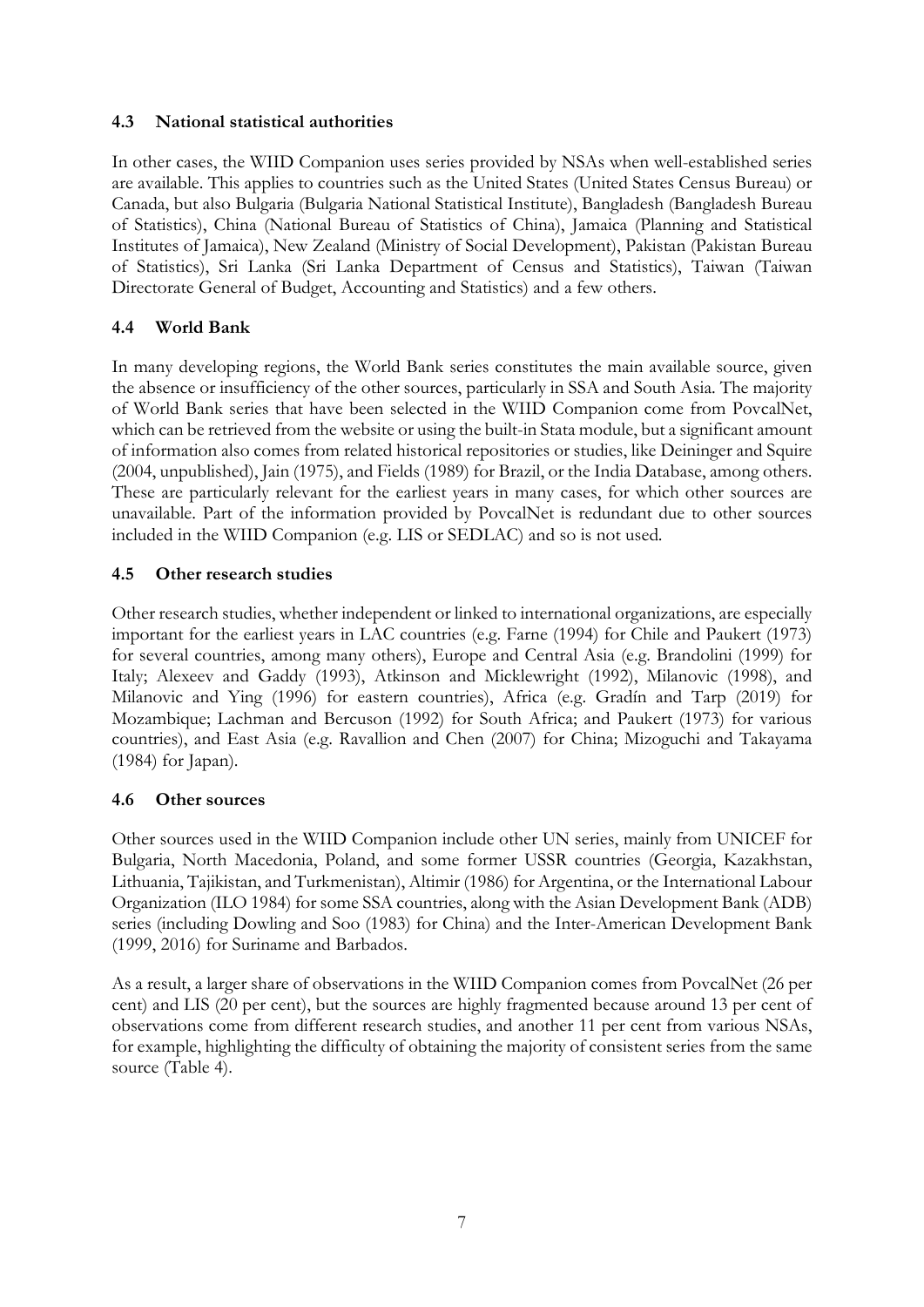|                                      | North<br>America | <b>LAC</b> | Europe and<br><b>Central Asia</b> | <b>MENA</b> |      | SSA South Asia | East Asia | All  |
|--------------------------------------|------------------|------------|-----------------------------------|-------------|------|----------------|-----------|------|
| LIS (microdata)                      | 59.3             | 11.5       | 30.6                              | 33.3        | 3.8  | 2.0            | 9.4       | 20.5 |
| LIS                                  | 59.3             | 11.5       | 30.6                              | 16.0        | 3.0  | 2.0            | 9.4       | 19.4 |
| ERF-LIS                              |                  |            |                                   | 17.4        | 0.8  |                |           | 1.1  |
| Eurostat                             |                  |            | 22.1                              | 11.1        |      |                |           | 9.5  |
| Microdata                            |                  |            | 18.3                              | 9.0         |      |                |           | 7.8  |
| <b>SEDLAC</b>                        |                  | 14.1       |                                   |             |      |                |           | 2.9  |
| <b>United Nations</b>                |                  | 44.6       | 4.2                               | 3.5         | 1.9  |                | 1.4       | 11.6 |
| <b>ECLAC</b>                         |                  | 43.2       |                                   |             |      |                |           | 9.0  |
| <b>UNICEF</b>                        |                  |            | 3.8                               |             |      |                |           | 1.2  |
| <b>NSA</b>                           | 38.3             | 7.1        | 7.2                               | 6.9         | 1.5  | 34.3           | 23.8      | 11.2 |
| OECD                                 |                  |            |                                   |             |      |                | 1.4       | 0.2  |
| <b>World Bank</b>                    |                  | 8.7        | 25.8                              | 33.3        | 77.8 | 57.6           | 41.0      | 31.1 |
| PovcalNet                            |                  | 5.8        | 24.6                              | 28.5        | 66.5 | 27.3           | 33.2      | 26.0 |
| <b>Research studies</b>              | 2.5              | 13.5       | 10.1                              | 11.8        | 14.7 | 4.0            | 20.5      | 12.4 |
| Other international<br>Organizations |                  | 0.4        |                                   |             | 0.4  | 2.0            | 2.5       | 0.6  |
| Total                                | 100              | 100        | 100                               | 100         | 100  | 100            | 100       | 100  |

Table 4: Data sources in the WIID Companion, by region (percentage observations)

Note: regions are North America, Latin America and the Caribbean, Europe and Central Asia, Middle East and North Africa, sub-Saharan Africa, South Asia, and East Asia and the Pacific.

Source: author's construction based on the WIID.

#### **5 Implementation of selection criteria: coverage**

Generally, priority was given to the largest possible geographic and population coverage. In most cases, the series in the WIID Companion refer to the whole-country population, including urban and rural areas in all regions, and nationals and immigrants. There are a few cases (3.6 per cent; Table 5) in which the WIID Companion uses information for the urban population. This is because for some Latin American countries earlier observations only refer to urban areas (Argentina, Bolivia, Chile, the Dominican Republic, Ecuador, Panama, Paraguay, Uruguay).[5](#page-9-0) The geographic coverage of household surveys in these countries has been progressively extended from representing only the capital or a few cities (e.g. the main 15 cities) to reach all urban areas or the entire country in the most recent years. Only in Argentina, a highly urbanized country, the area coverage remains urban even in recent years. In the next stage, these cases were adjusted so final values are representative of the entire country or, in the case of Argentina, the entire urban population (even if the trend was determined by the available coverage).

Also, in a few cases (1 per cent) small parts of the territory are excluded in a few years, such as rural areas in the north of Brazil in the earliest years, West Irian, or Maluku in Indonesia (1964 and 1970), nomadic areas in Iraq (2004), or non-continental Portugal (1973, 1980, and 1990).

Lastly, almost all series apply to all population groups. Exceptions include a few observations in Oman, Qatar, or Saudi Arabia, reporting only information about nationals, therefore excluding the large immigrant communities. In the case of South Africa, although the corresponding population coverage variable indicate that information refers to the entire population, it is well known that

<span id="page-9-0"></span><sup>5</sup> Urban observations are also used in Eritrea for 1997 and Suriname for 2004.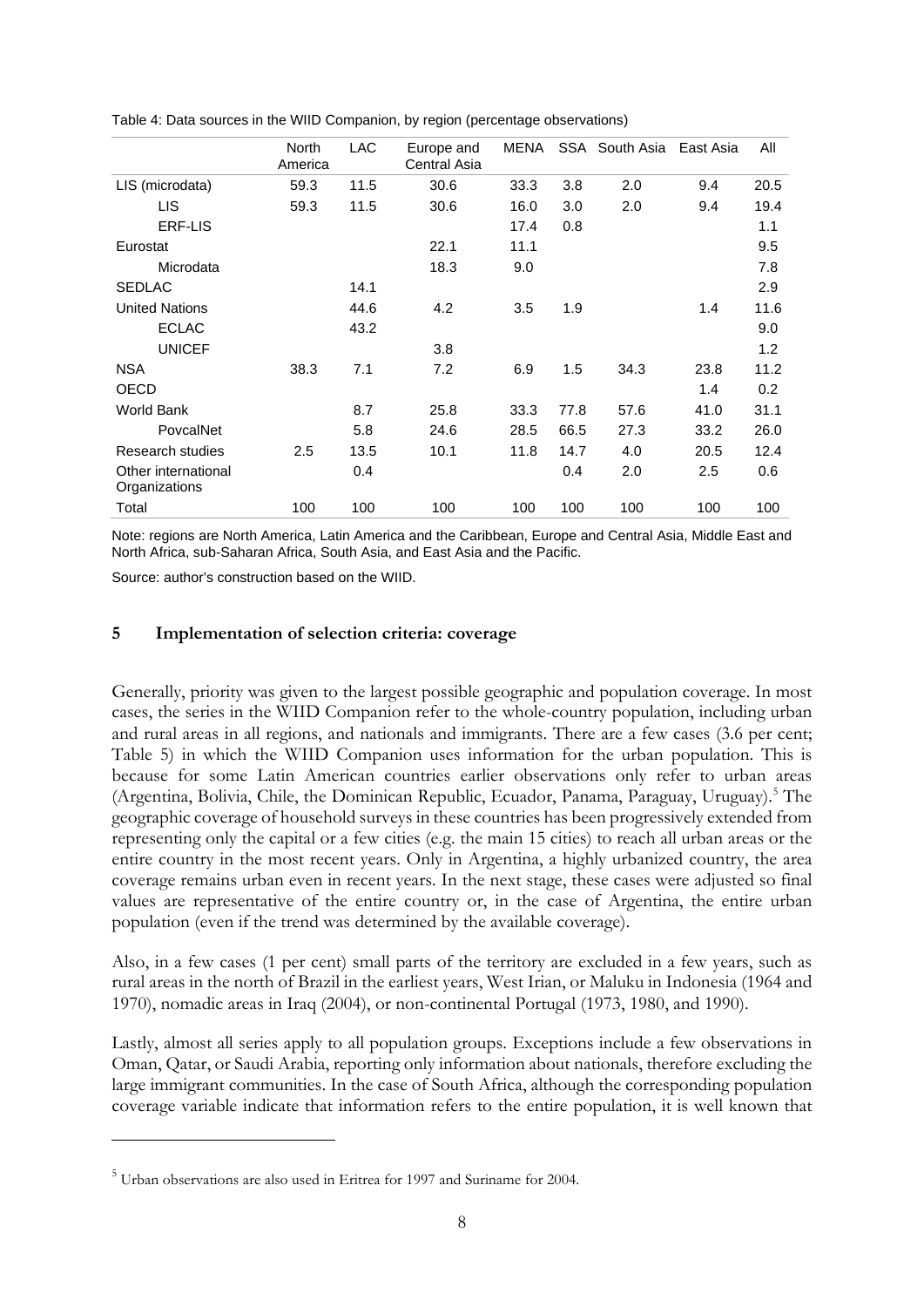during apartheid the population of African descent was heavily underrepresented in any official statistics. In this latter case, the scale of inequality can be partially corrected in the next stage, while keeping the reported trend.

The WIID Companion does not include any series that only apply to rural populations or small regions/areas of a country.

|            | Geographic area |                |       |       |  |  |  |
|------------|-----------------|----------------|-------|-------|--|--|--|
| Population | All             | 'Almost' all** | Urban | Total |  |  |  |
| All        | 95.3            | 0.9            | 3.6   | 99.9  |  |  |  |
| Other*     | 0.2             |                |       | 0.2   |  |  |  |
| Total      | 95.5            | 0.9            | 3.6   | 100   |  |  |  |

Table 5: Original population and area coverage in the WIID Companion (percentage observations)

Note: \* Qatari, Omani, Saudi. \*\* Except specific country areas in Brazil (rural north), Indonesia (West Irian or Maluku), Iraq (nomadic areas), and Portugal (islands) in specific years.

Source: author's construction based on the WIID.

## **6 Implementation of selection criteria: resource**

Another important criterion was to use income as a resource measure, although information on consumption is also used whenever consistent information on income is not available (Table 6). In this first version of the WIID Companion, no series based on individuals' earnings as a resource was considered. Although income inequality is to a large extent the result of earnings inequality, information on earnings is typically based on a different rationale, referring to a particular subgroup of a population—the active workforce—not considering the household as sharing units, being a concept more closely related to labour market dynamics than the general distribution of income among a population (e.g. Peichl and Pestel 2014). The integration of information on earnings, although feasible, is not straightforward.

Among income series, priority was given to those referring to net income (that had been calculated after discounting direct taxes and social contributions) but in some cases also gross income (before such discounts) or consumption is used. Series with the ambiguous label of 'net/gross' were also used, considering that the concept is likely to be close to net income in practice.

Some sources—such as Eurostat, SEDLAC, ECLAC, UNICEF, OECD, or the US Census Bureau—only provide information on income; LIS provides information on both (but the majority of series refer to income), while World Bank series can refer to either income or consumption. Income tends to be the most common resource except for South Asia and SSA, where consumption is predominant. In some cases, it was necessary to combine information on income and consumption for the same country over time. For instance, earlier series for SSA, MENA, or Eastern Europe are based on income, while later observations utilize consumption. In other cases, most series primarily display former measures based on consumption, while information on income has become available more recently. This applies, for example, to India, Egypt, and Côte d'Ivoire, with income distributions provided by LIS.

As reported in Table 6, 69 per cent of all observations in the WIID Companion refer to different income concepts (net, 38; net/gross, 22, gross, 10), the other 31 per cent to consumption, reflecting the regional asymmetries discussed above.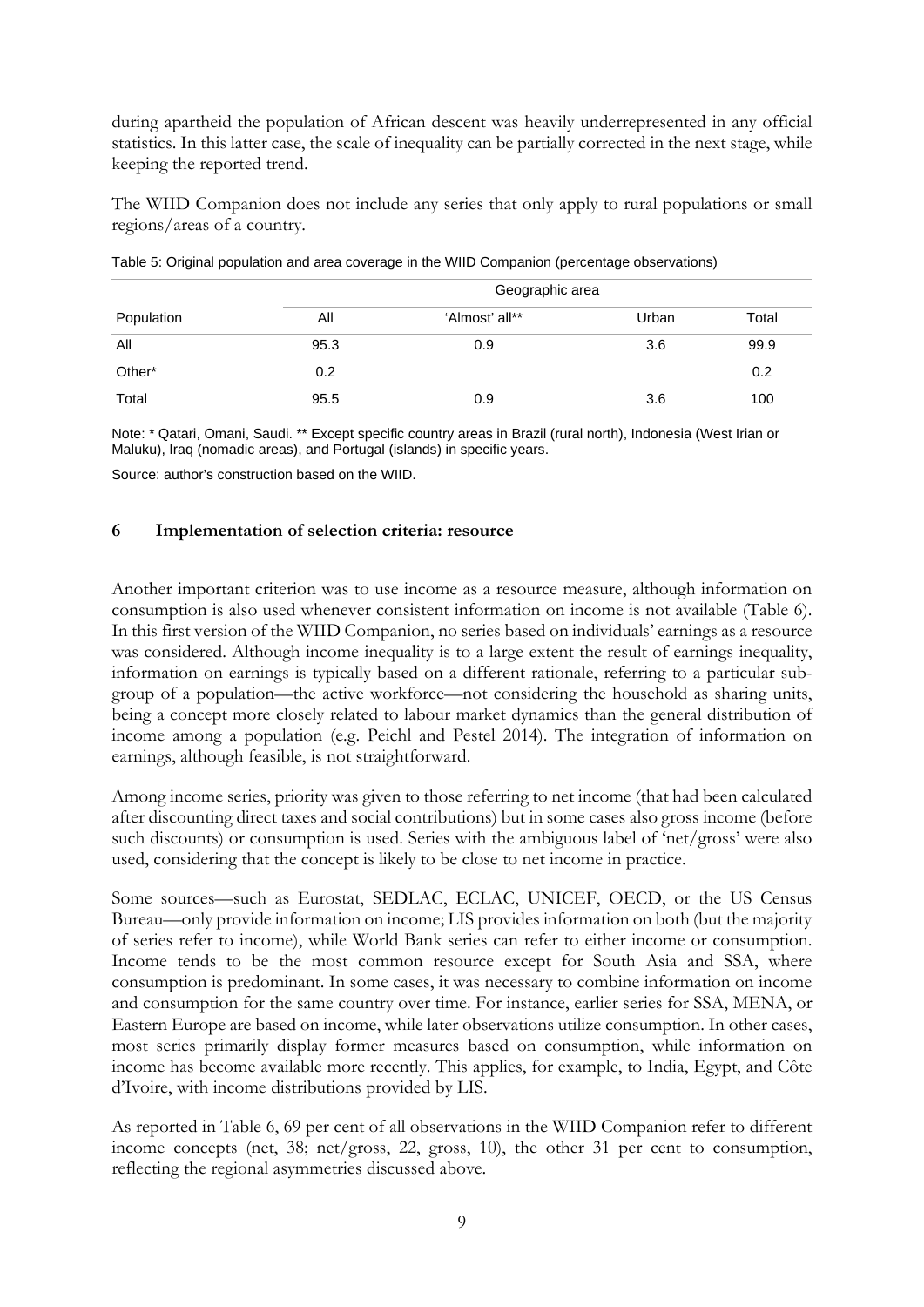| Region                          |            | Income    | Consumption | Total      |      |     |
|---------------------------------|------------|-----------|-------------|------------|------|-----|
|                                 | <b>Net</b> | Net/gross | Gross       | All Income |      |     |
| North America                   | 59.3       |           | 40.7        | 100        |      | 100 |
| Latin America and the Caribbean | 14.3       | 71.0      | 5.8         | 91.1       | 8.9  | 100 |
| Europe and Central Asia         | 65.2       | 5.0       | 7.0         | 77.2       | 22.8 | 100 |
| Middle East and North America   | 37.5       | 5.6       | 3.5         | 46.6       | 53.5 | 100 |
| Sub-Saharan Africa              | 11.3       | 8.3       | 7.9         | 27.5       | 72.6 | 100 |
| South Asia                      | 2.0        | 12.1      | 17.2        | 31.3       | 68.7 | 100 |
| East Asia and the Pacific       | 27.4       | 20.2      | 20.2        | 67.8       | 32.1 | 100 |
| Total                           | 38.6       | 21.5      | 10.3        | 70.4       | 29.7 | 100 |

Table 6: Original resource concept by region in the WIID Companion (percentage observations)

Source: author's construction based on the WIID.

## **7 Implementation of selection criteria: equivalence scale**

The priority was to use series in which income or consumption are expressed in per capita terms (Table 7). That is, series that take the person as the reference unit but also consider that people share resources within their households (household or family as the sharing unit). Per capita income is used to adjust for household size and is obtained by dividing the total household amount by the number of household members. This implies assuming there are no economies of scale in cohabiting, and is the most common practice, particularly in developing countries.

| Region                          | Per capita | Equivalized | No adjustment or missing | Total |
|---------------------------------|------------|-------------|--------------------------|-------|
|                                 |            |             |                          |       |
| North America                   | 59.3       | 9.9         | 30.9                     | 100   |
| Latin America and the Caribbean | 82.9       | 0.4         | 16.7                     | 100   |
| Europe and Central Asia         | 83.2       | 7.3         | 9.5                      | 100   |
| Middle East and North           | 81.2       | 3.5         | 15.3                     | 100   |
| Sub-Saharan Africa              | 82.0       | 0.4         | 17.7                     | 100   |
| South Asia                      | 63.6       | 0.0         | 36.4                     | 100   |
| East Asia and the Pacific       | 60.4       | 10.3        | 29.4                     | 100   |
| Total                           | 77.9       | 5.1         | 17.0                     | 100   |

Table 7: Original equivalence scale by region in the WIID Companion (percentage observations)

Source: author's construction based on the WIID.

Some of the most important sources tend to report per capita values, such as PovcalNet from the World Bank and most UN sources such as ECLAC or UNICEF; SEDLAC provides information on per capita and equivalized values, while other sources, such as LIS or EU-SILC, allow obtaining per capita estimates directly from microdata, along other scales. When official Eurostat estimates are used instead, they tend to use the modified OECD equivalence scale (where the number of equivalent adults is obtained by weighting as 1 the first adult, 0.5 the rest of the adults, and 0.3 those 14 or younger). Equivalence scales that account for the economies of scale of cohabiting are also quite common in many research studies, especially of industrialized countries. The OECD and some NSAs also report estimates using the square root of household size as the equivalence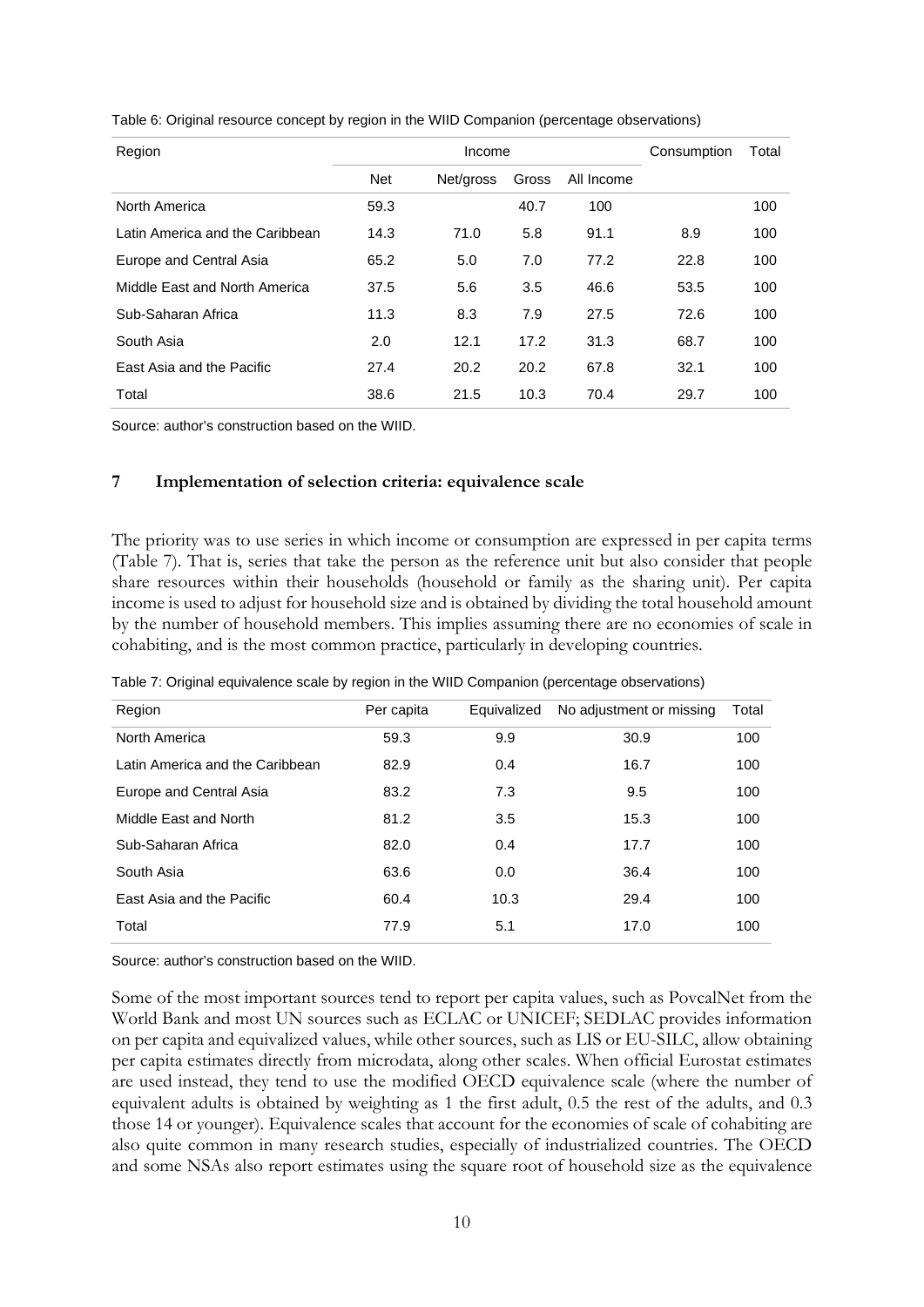scale. Equivalized income values were also given consideration whenever per capita values were not available. Finally, some cases will use total household income or consumption (with no adjustment for household members), given that these are common among some older series and several NSAs.

As Table 7 indicates, 77 per cent of all observations in the WIID Companion refer to per capita values, 17 per cent to non-adjusted total household values, and only 5 per cent to different equivalence scales (mainly modified OECD and square root). Once again, the expected regional asymmetries emerge.

After combining resource and scale (Table 8), the most common welfare concepts turn out to be per capita net income (30 per cent), per capita consumption (29 per cent), and per capita income (net/gross) (17 per cent), as well as no adjusted (total household) gross income (8 per cent).

| Resource    | Per capita |     | Equivalized | No                  | Total                |     |                            |      |
|-------------|------------|-----|-------------|---------------------|----------------------|-----|----------------------------|------|
|             |            |     | Total OECD  | Mod.<br><b>OECD</b> | Square Other<br>root |     | adjustment<br>(or missing) |      |
| Income      | 49.5       | 4.8 | 0.1         | 2.8                 | 0.2                  | 1.6 | 15.9                       | 70.2 |
| <b>Net</b>  | 31.4       | 4.4 | 0.1         | 2.8                 | 0.2                  | 1.3 | 2.8                        | 38.6 |
| Net/gross   | 16.5       |     |             |                     |                      |     | 5.0                        | 21.5 |
| Gross       | 1.6        | 0.4 |             |                     |                      | 0.3 | 8.1                        | 10.1 |
| Consumption | 28.3       | 0.3 |             |                     |                      | 0.3 | 1.1                        | 29.7 |
| Total       | 77.9       | 5.1 | 0.1         | 2.8                 | 0.2                  | 2.0 | 17.3                       | 100  |

Table 8: Original resource and equivalence scale in the WIID Companion (percentage observations)

Note: Other: OECD, supplemental poverty measure, unknown equivalence scale. Source: author's construction based on the WIID.

## **8 Implementation of selection criteria: distributional information**

Many series in the WIID report information on income shares. Some series provide richer information (deciles and top and bottom 5 per cent), others only report information by quintiles, while several provide different combinations of income shares. The priority was to use series with more detailed information about the distribution. Income shares are considered when at least the complete set of quintiles is available—ideally, the full set of deciles and top and bottom 5 per cent. Doing so allows us to estimate the entire synthetic distributions at the percentile level within countries, which are used to compute a variety of inequality measures. These can also be used for further analysis, particularly to facilitate aggregation across countries to estimate the global income distribution in further stages. As a result (Table 9), almost 90 per cent of the observations in WIID Companion report a complete set of income shares. The most common case reports deciles (with or without the bottom and top 5 per cent), accounting for 80 per cent of the total, with another 10 per cent reporting at least quintiles (with or without the bottom and top 5 per cent).

There are only a few cases in the WIID, mostly from NSAs and research studies, in which only income or consumption shares are reported, and neither the Gini index nor other measure of inequality are reported. These series were also given consideration because inequality measures can be estimated based on the reported income shares (see Gradín 2021b). The only cases without a reported Gini included in the WIID Companion (0.6 per cent of all observations) are a few observations from various NSA series for Azerbaijan, Brunei, Fiji, Japan, Nauru, Oman, and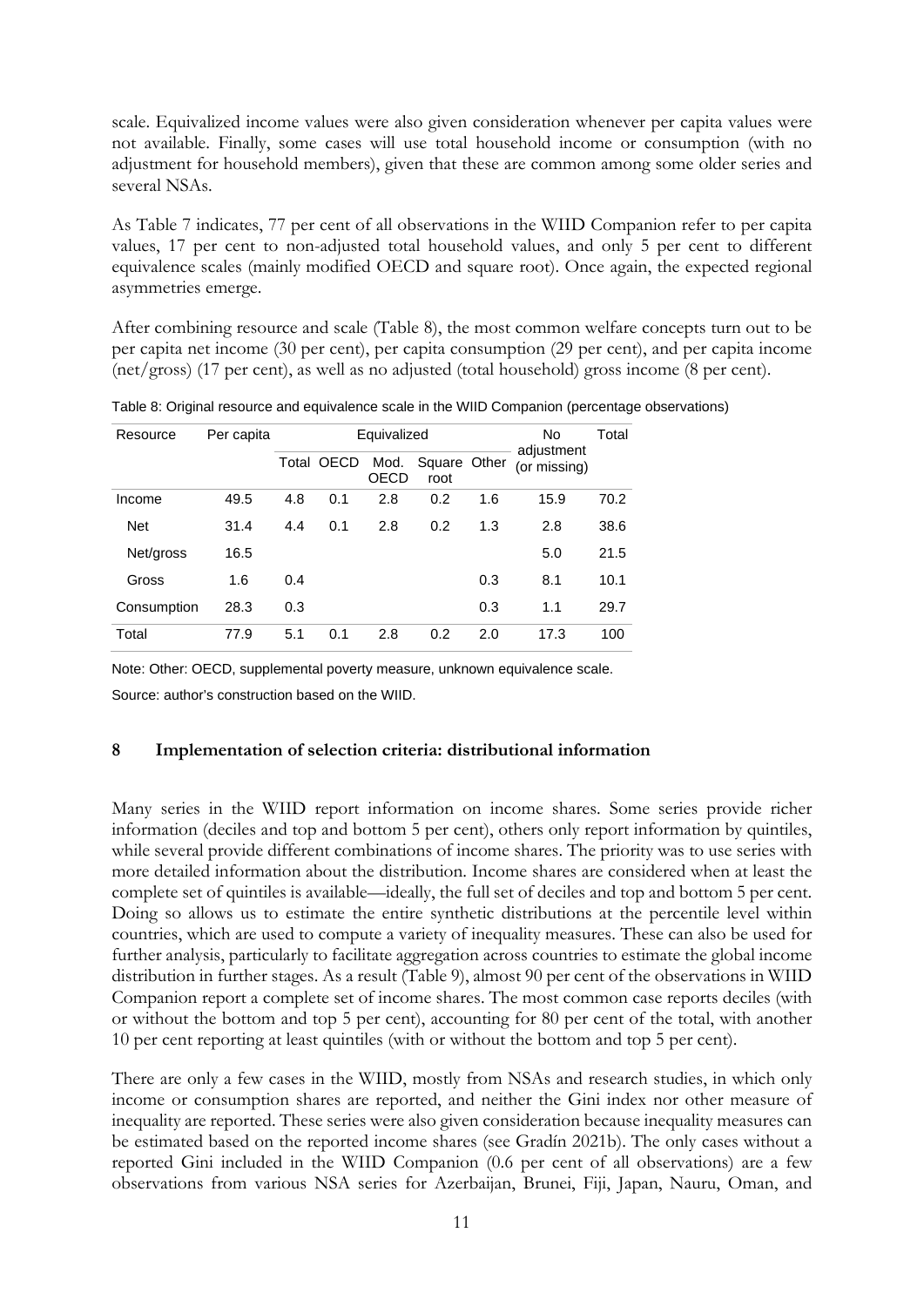Singapore, and from research studies for Eritrea (Arneberg and Pedersen 2001) and Kuwait (Al-Qudsi 1981).

| Available income shares                   | %    |
|-------------------------------------------|------|
| None/incomplete                           | 10.0 |
| Complete set of income shares             | 90.0 |
| Full (deciles + top $5\%$ + bottom $5\%)$ | 30.0 |
| Deciles and top 5%                        | 2.4  |
| Deciles and bottom 5%                     | 0.0  |
| Deciles                                   | 48.1 |
| Total with at least deciles               | 80.6 |
| Quintiles and top 5%                      | 2.2  |
| Quintiles and bottom 5%                   | 7.2  |
| Quintiles                                 | 0.1  |
| Total with at least quintiles             | 9.5  |

Table 9: Original distributional information in the WIID Companion (percentage observations)

Source: author's construction based on the WIID.

## **9 Implementation of selection criteria: quality considerations**

When analysing inequality over time and across countries, it must be noted that there is a necessary trade-off between the quality and amount of information used regarding the length of series, number of countries included in the comparison, and other factors. The construction of the WIID Companion is no exception.

The WIID has a variable for quality. It is worth mentioning that this variable displays a subjective evaluation during the selection process in WIID's history over more than 20 years and hence does not necessarily use the same criteria consistently across series. However, it has been widely used as a reference for the quality of the data. According to this variable, roughly 10 per cent of all observations in the WIID dataset are labelled as 'low' or 'unknown' quality (Table 10). However, this applies disproportionately to low-income countries, with 21 per cent of observations from low-income countries being of 'low' or 'unknown' quality. Furthermore, this proportion increases when looking at country observations before 1980, amounting to 59 per cent for countries overall and nearly all observations for low-income countries.

Hence, removing all observations labelled as low quality, although tempting, would leave us with only a small set of observations for earlier years and a strong bias regarding countries, regions, and income groups, whereby high-income countries would be overrepresented. It is not at all clear that any explicit (or implicit by omission) imputation of these missing observations in making inferences about inequality trends, levels, determinants, effects, etc. would be of higher quality than the removed observations. It is hence up to the user to make informed choices about the inclusion of earlier years or countries with poor data in their analysis where quality of information tends to be lower. Ultimately, any user can filter observations in the WIID Companion using the mentioned quality variable or their own assessment.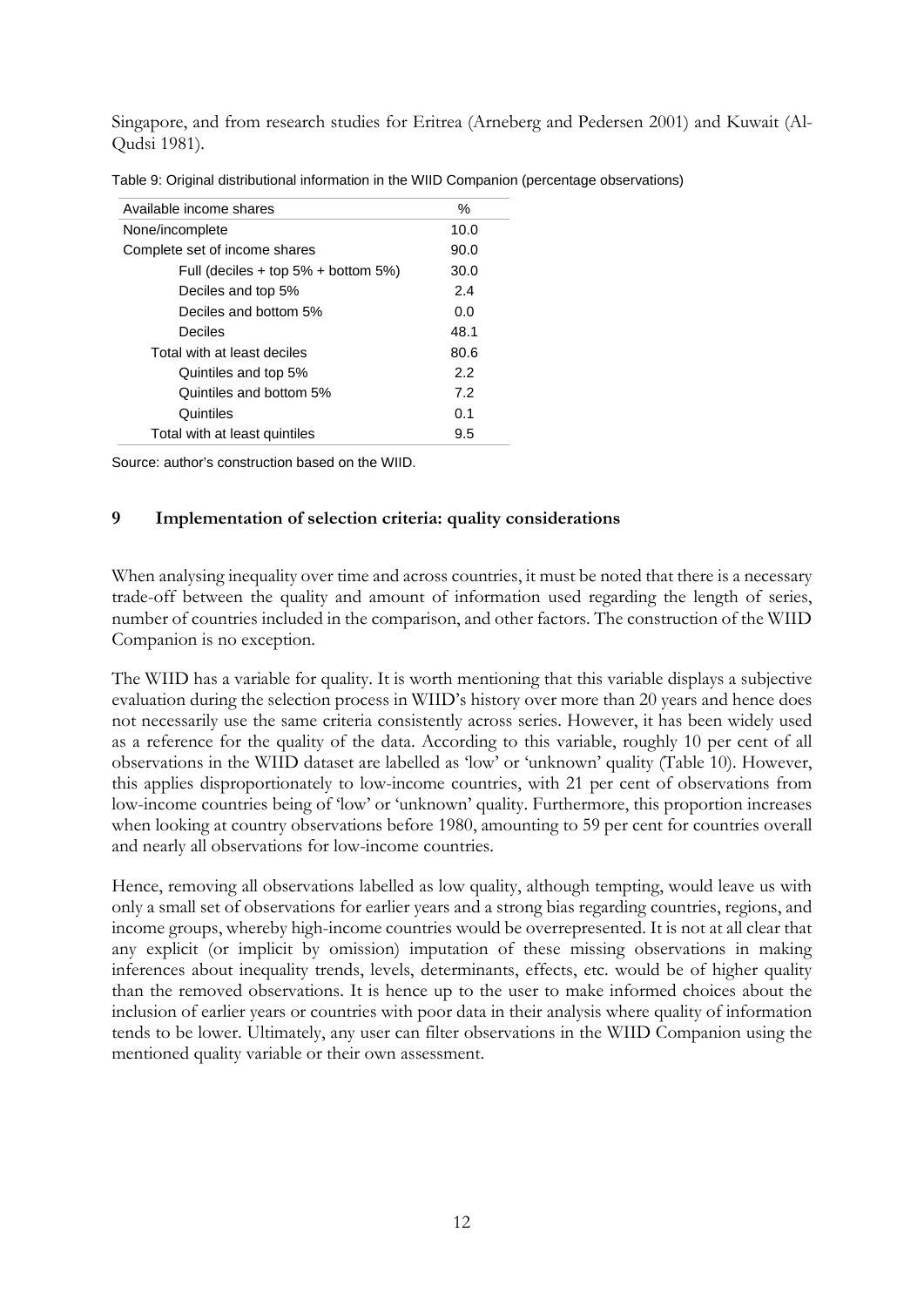|                                 | High |           | Average |                | Low/unknown |                | Total |
|---------------------------------|------|-----------|---------|----------------|-------------|----------------|-------|
|                                 | WIID | Companion |         | WIID Companion |             | WIID Companion |       |
| Total                           | 73.7 | 51.3      | 16.6    | 35.5           | 9.7         | 13.2           | 100   |
| By region                       |      |           |         |                |             |                |       |
| North America                   | 93.9 | 96.3      | 4.7     |                | 1.3         | 3.7            | 100   |
| Latin America and the Caribbean | 69.1 | 75.2      | 16.3    | 9.5            | 14.6        | 15.3           | 100   |
| Europe and Central Asia         | 82.1 | 58.8      | 13.2    | 33.0           | 4.7         | 8.2            | 100   |
| Middle East and North Africa    | 74.3 | 54.2      | 12.8    | 31.2           | 12.8        | 14.6           | 100   |
| Sub-Saharan Africa              | 31.1 | 6.8       | 37.0    | 71.4           | 32.0        | 21.8           | 100   |
| South Asia                      | 16.3 | 18.2      | 42.1    | 68.7           | 41.7        | 13.1           | 100   |
| East Asia and the Pacific       | 51.1 | 28.8      | 32.1    | 52.6           | 16.8        | 18.6           | 100   |
| <b>By income Group</b>          |      |           |         |                |             |                |       |
| High                            | 84.8 | 77.0      | 10.2    | 11.7           | 5.0         | 11.4           | 100   |
| Upper-middle                    | 58.3 | 43.1      | 25.2    | 41.0           | 16.5        | 15.9           | 100   |
| Lower-middle                    | 41.1 | 22.7      | 35.7    | 65.5           | 23.2        | 11.9           | 100   |
| Low                             | 32.2 | 10.2      | 44.6    | 75.0           | 23.2        | 14.8           | 100   |
| By year                         |      |           |         |                |             |                |       |
| Before 1980                     | 20.7 | 21.9      | 20.8    | 23.5           | 58.5        | 54.6           | 100   |
| <b>After 1980</b>               | 79.2 | 56.6      | 16.2    | 37.7           | 4.6         | 5.5            | 100   |

Table 10: 'Quality' variable in the WIID and the WIID Companion (percentage observations)

Source: author's construction based on the WIID.

A second quality issue to consider is that the selected series may have outliers. The presence of outliers or dubious trends also played a role in the selection process of series. The general principle applied in the construction of the WIID Companion was, however, to avoid removing them if they are part of the selected series.

Another quality issue refers to the heterogeneity of the information selected in the WIID Companion, particularly, but not only, in terms of the welfare concepts. Another technical note in this series (Gradín 2021b) describes how the reported information was adjusted to facilitate more consistent comparisons over time and across countries.

#### **References**

- Alexeev, M., and C. Gaddy (1993). 'Income Distribution in the U.S.S.R. in the 1980s'. *Review of Income and Wealth*, 39(1): 23–36. <https://doi.org/10.1111/j.1475-4991.1993.tb00435.x>
- Al-Qudsi, S. (1981). 'Income Distribution in Kuwait'. *Journal of the Social Sciences*, 18–31.
- Altimir, O. (1986). 'Estimaciones de la distribución del ingreso en la Argentina, 1953–80'. *Desarrollo Económico*, 25(100): 521–66. <https://doi.org/10.2307/3466844>
- Arneberg, M.W., and J. Pedersen (2001). *Urban Households and Urban Economy in Eritrea*. Oslo: Fafo Institute for Applied Social Science.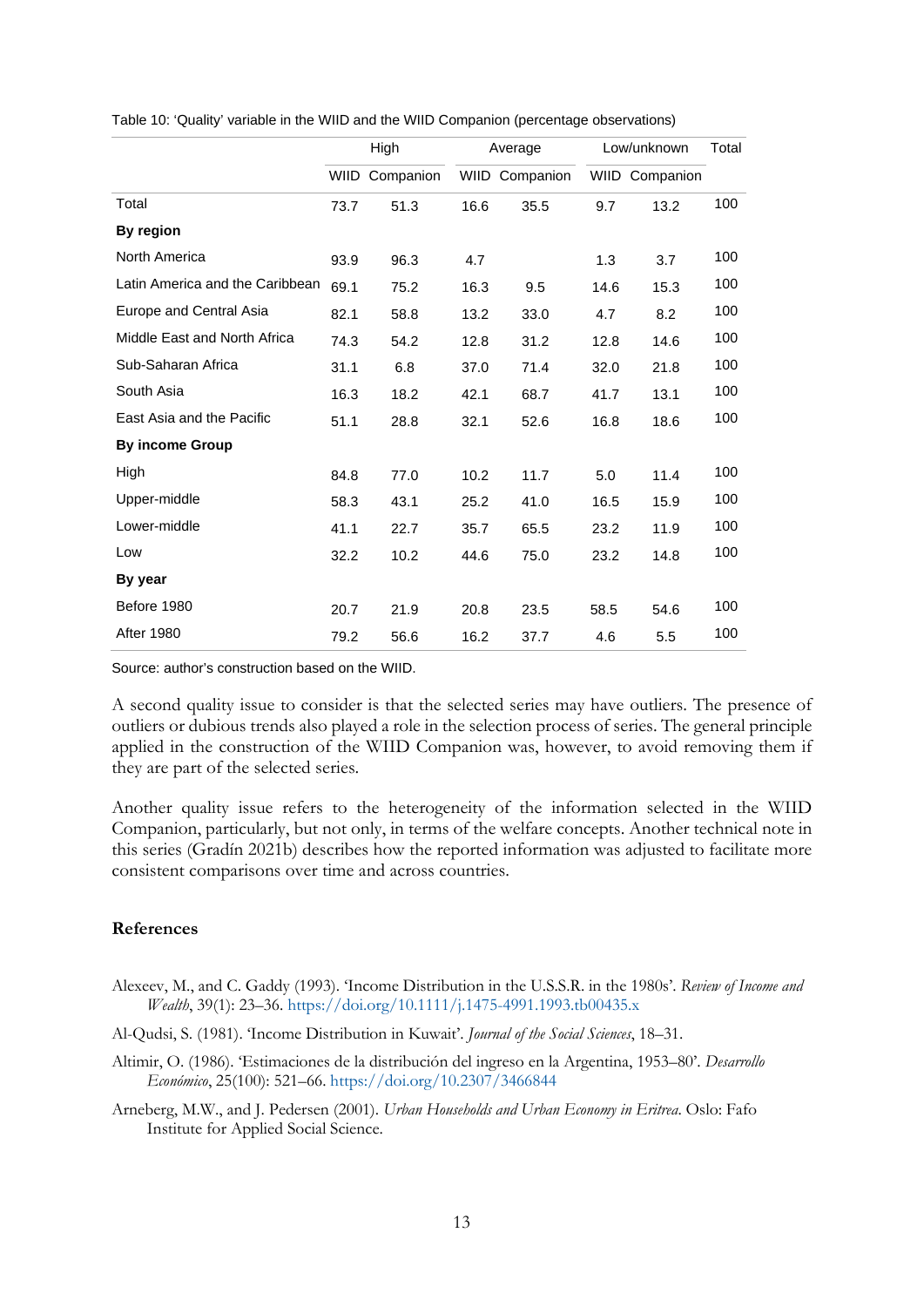- Atkinson, A.B., and A. Brandolini (2001). 'Promise and Pitfalls in the Use of 'Secondary' Datasets: Income Inequality in OECD Countries as a Case Study'. *Journal of Economic Literature*, 39(3): 771–99. <https://doi.org/10.1257/jel.39.3.771>
- Atkinson, A.B., and A. Brandolini (2009). 'On Data: A Case Study of the Evolution of Income Inequality Across Time and Across Countries'. *Cambridge Journal of Economics*, 33(3): 381–404. <https://doi.org/10.1093/cje/bel013>
- Atkinson, A.B., and J. Micklewright (1992). *Economic Transformation in Eastern Europe and the Distribution of Income*. Cambridge: Cambridge University Press.
- Brandolini, A. (1999). 'The Distribution of Personal Income in Post-War Italy: Source Description, Data Quality, and the Time Pattern of Income Inequality'. *Giornale degli Economisti e Annali di Economia*, 58: 183–239.
- Dowling, J.M. Jr., and D. Soo (1983). *'*Income Distribution and Economic Growth in Developing Asian Countries'*.* Asian Development Bank Economic Staff Paper 15. Manila: Asian Development Bank.
- Farne, S. (1994). 'Apertura Comercial y Distribución del Ingreso: La teoría y las Experiencias de Chile, México, y Uruguay'. *Universitas Economica*, 9(1): 71–104.
- Fields, G.S. (1989). 'A Compendium of Data on Inequality and Poverty for the Developing World'. Ithaca, NY: Department of Economics, Cornell University.
- Gradín, C. (2021a). 'WIID Companion (March 2021): Data Selection'. WIDER Technical Note 2021/4. Helsinki: UNU-WIDER.<https://doi.org/10.35188/UNU-WIDER/WTN/2021-4>
- Gradín, C. (2021b). 'WIID Companion (March 2021): Integrated and Standardized Series'. WIDER Technical Note 2021/5. Helsinki: UNU-WIDER. [https://doi.org/10.35188/UNU-](https://doi.org/10.35188/UNU-WIDER/WTN/2021-5)[WIDER/WTN/2021-5](https://doi.org/10.35188/UNU-WIDER/WTN/2021-5)
- Gradín, C., and F. Tarp (2019). 'Investigating Growing Inequality in Mozambique'. *South African Journal of Economics*, 87(2): 110–38.<https://doi.org/10.1111/saje.12215>
- Inter-American Development Bank (1999). 'Integration and Regional Programs Department Datasheets'. Washington, DC: Inter-American Development Bank.
- Inter-American Development Bank (2016). *Barbados Living Conditions Survey*. Washington, DC: Inter-American Development Bank.
- International Labour Organization (ILO) (1984). *Rural–Urban Gap and Income Distribution (A Comparative Sub-Regional Study): Synthesis Report of Seventeen African Countries*. Addis Ababa: ILO, Jobs and Skills Programme for Africa.
- Jain, S. (1975). *Size Distribution of Income: A Compilation of Data*. Washington, DC: World Bank.
- Lachmann, D., and K. Bercuson (eds) (1992). 'Economic Policies for a New South Africa'. IMF Occasional Paper 91. Washington, DC: International Monetary Fund. <https://doi.org/10.5089/9781557751980.084>
- Milanovic, B. (1998). *Income, Inequality, and Poverty during the Transition from Planned to Market Economy*. Washington, DC: World Bank.
- Milanovic, B., and Y. Ying (1996). *Notes on Income Distribution in Eastern Europe*. Washington, DC: World Bank.
- Mizoguchi, T., and N. Takayama (1984). *Equity and Poverty under Rapid Economic Growth: The Japanese Experience*. Tokyo: Institute of Economic Research, Hitotsubashi University.
- Paukert, F. (1973). 'Income Distribution at Different Levels of Development: A Survey of Evidence'. *International Labour Review*, 108(2): 97–125.
- Peichl, A., and N. Pestel (2014). 'Earnings Inequality'. IZA Policy Paper 89. Bonn: Institute for the Study of Labor (IZA).